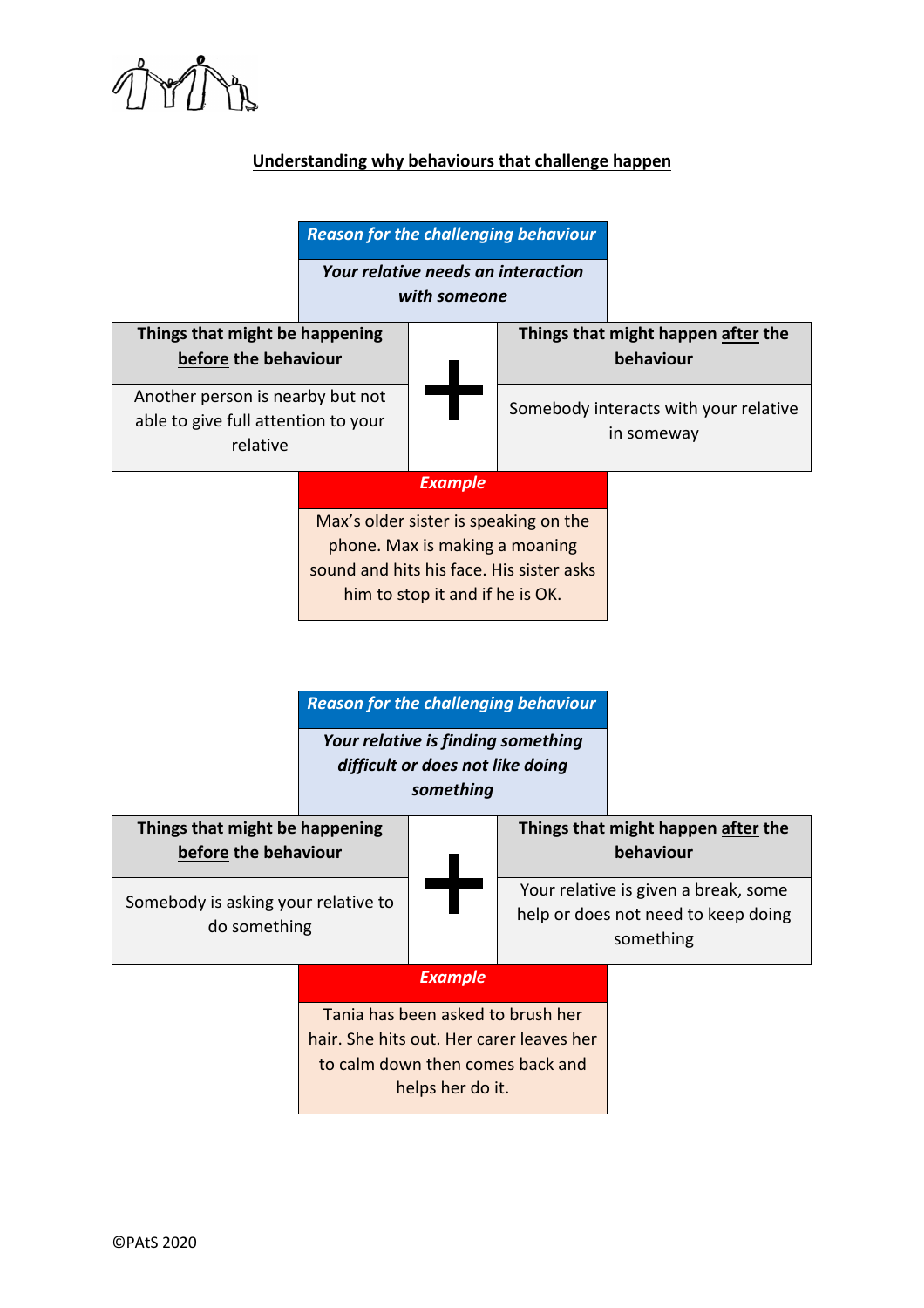

## *Reason for the challenging behaviour*

*Your relative wants something*



*Reason for the challenging behaviour*

*Your relative wants to keep doing something they like*

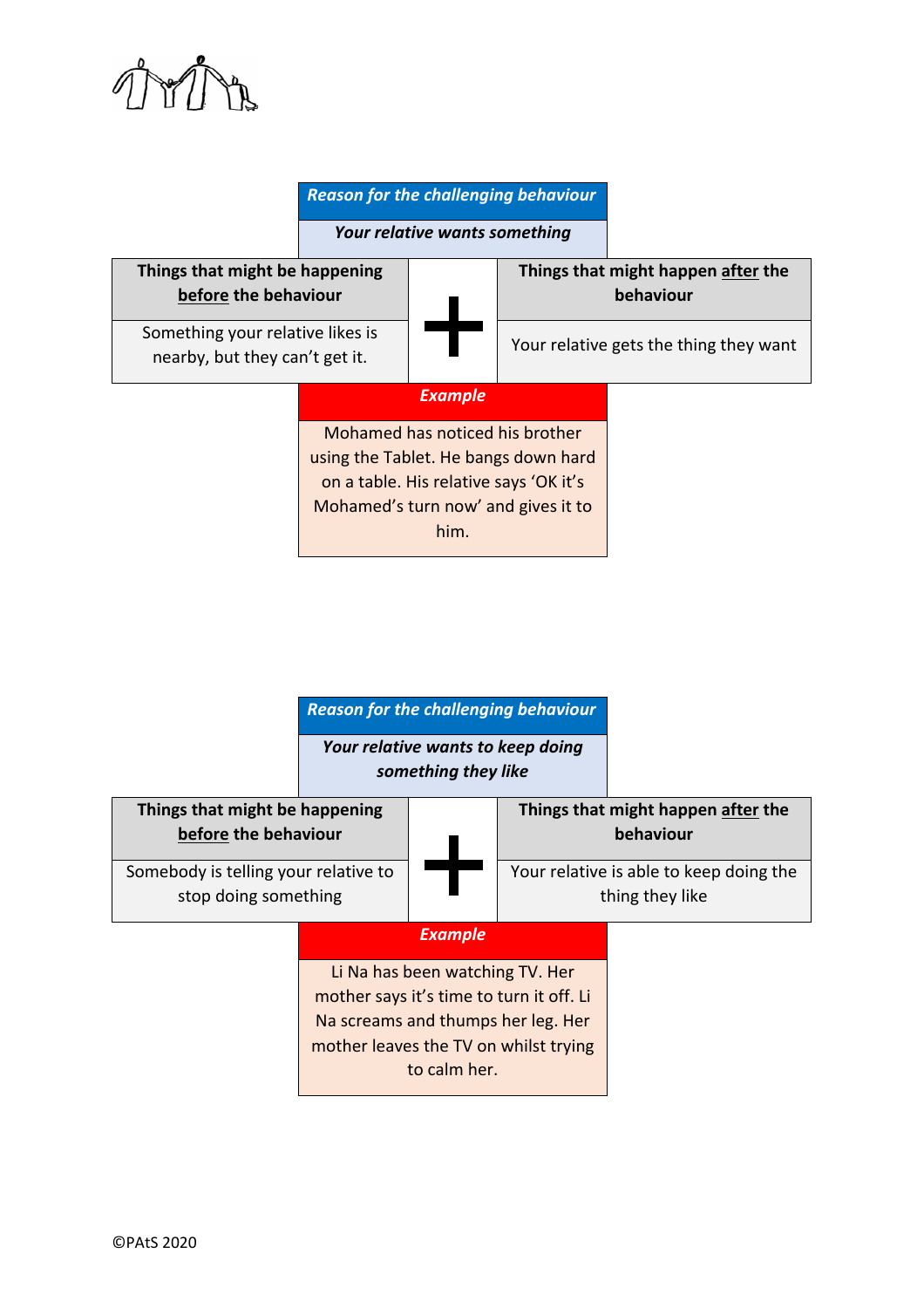